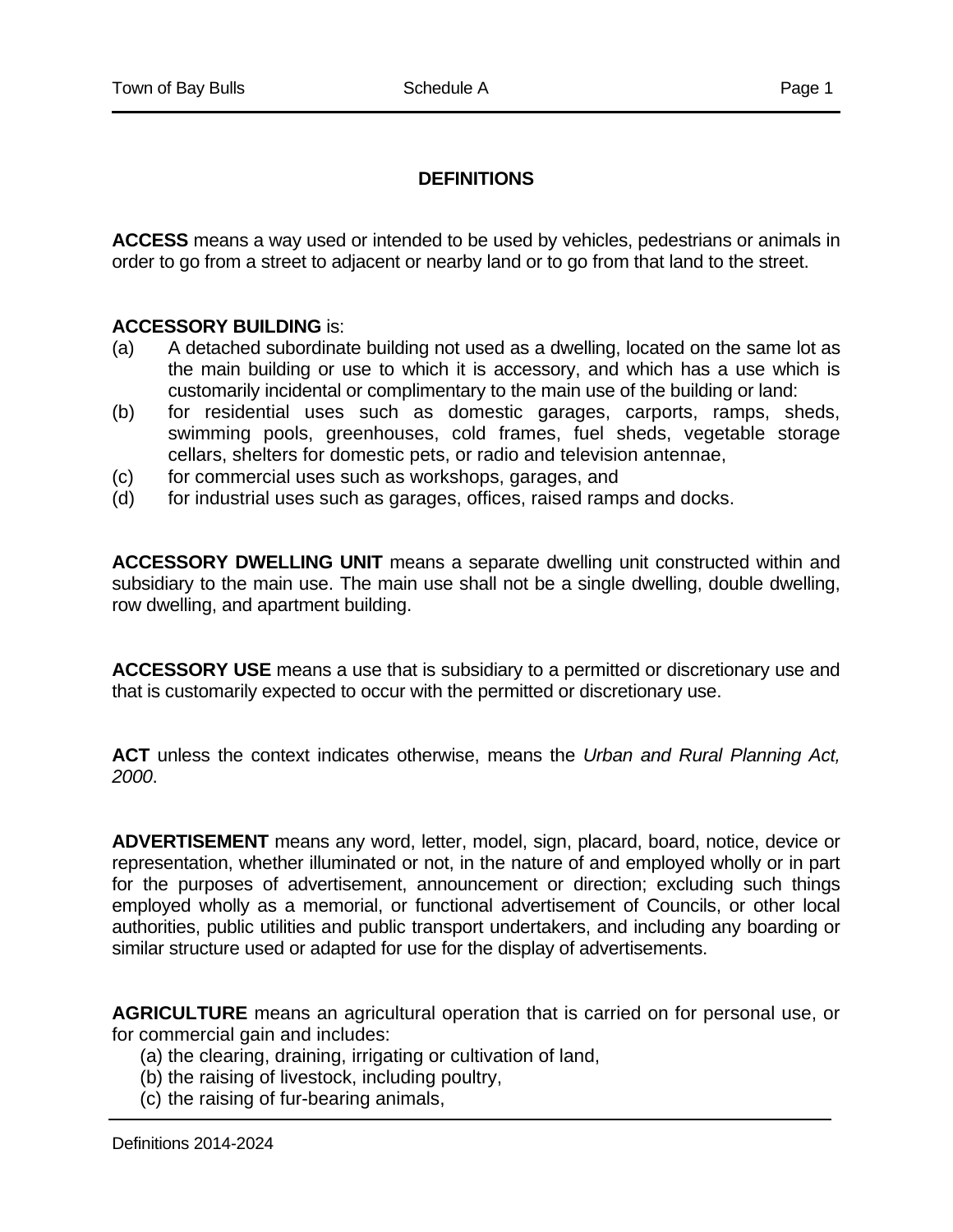- (d) the raising of bees,
- (e) the production of agricultural field crops,
- (f) the production of fruit and vegetables and other specialty horticultural crops,
- (g) the production of eggs and milk,
- (h) the operation of agricultural machinery and equipment, including irrigation,
- (i) storage, use or disposal of organic wastes (manure) for farm purposes, and
- (j) any other agricultural activity or process prescribed by Provincial regulation that is carried on for gain or reward.

**AMUSEMENT USE** means the use of land or buildings equipped for the playing of electronic, mechanical, or other games and amusements including electronic games, pinball games and slot machine arcades and billiard and pool halls.

**ANIMAL UNIT** means any one of the following animals or groups of animals:

- (a) 1 horse, cow, steer, bull, mule, donkey, bison, buffalo, pig, fox, or mink including offspring until weaning,
- (b) 3 llama or alpaca including offspring until weaning,
- (c) 6 sheep or goats including offspring until weaning,
- (d) 10 ostriches, emus or fur bearing animals, excluding fox or mink, including offspring until weaning,
- (e) 20 hens, chickens, turkeys, ducks or geese, or
- (f) 100 chicks.

**ANTENNA** means a system that involves the transmission or receiving of data through radio waves, air monitoring, weather collection devices or other sources, typically forming part of a mast or tower which may be several hundred metres tall, either guyed or freestanding. Small monitoring structures are typically located near the base.

**APARTMENT BUILDING** means a building containing three or more dwelling units, but does not include a row dwelling or a single dwelling with a subsidiary apartment.

**APPLICANT** means a person who has applied to Council for approval to carry out development.

**APEAL BOARD** means the appropriate Appeal Board established under the *Act*.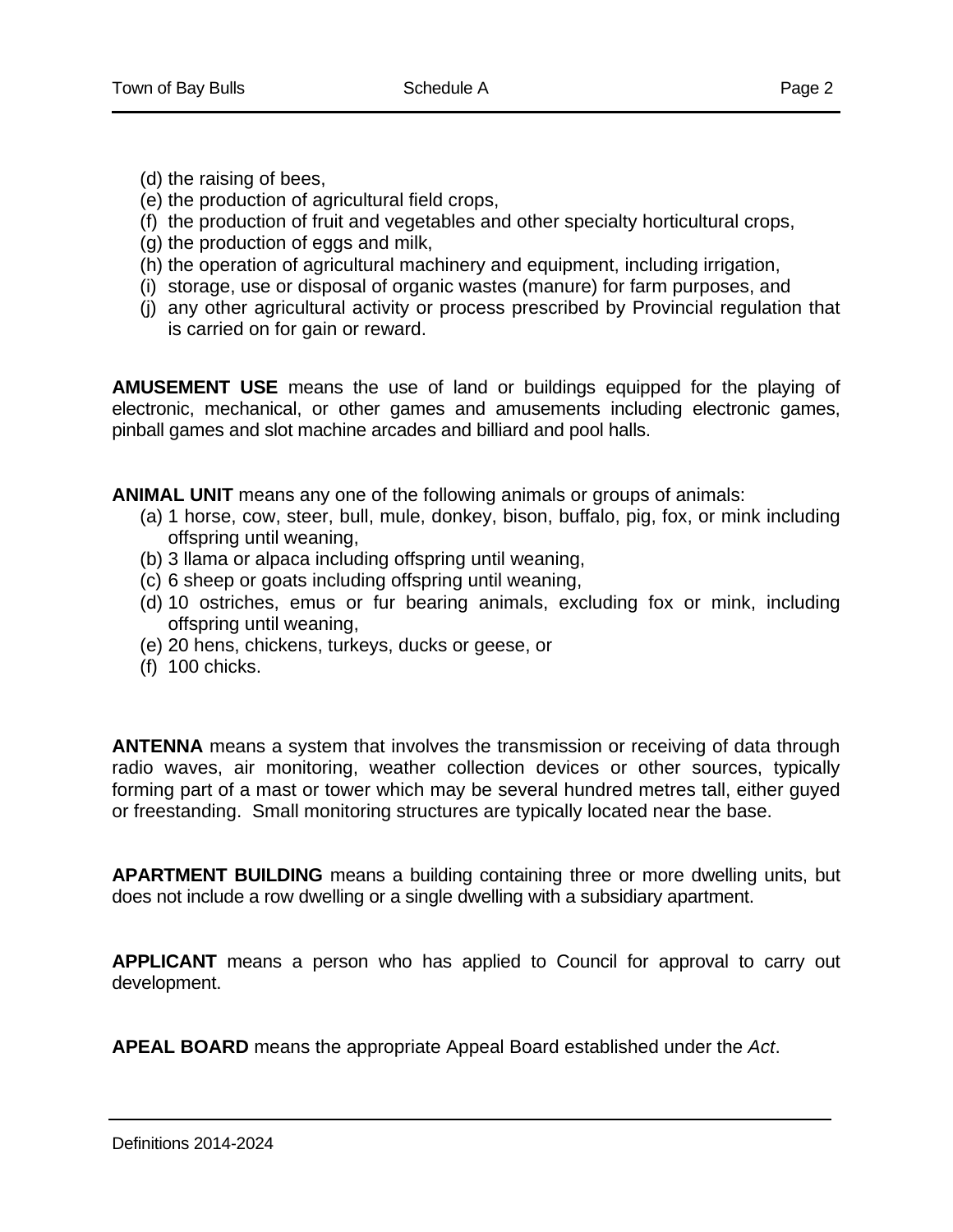**ARTERIAL STREET** means the streets in the Planning Area constituting the main traffic arteries of the area and defined as arterial streets or highways in the Municipal Plan or on the Zoning Map.

**APPROVAL IN PRINCIPLE** means that Council when considering a development application shall evaluate the application to the development requirements within the Town. If the proposed development meets the development requirements of the Town an approval in principle maybe given to the application. Final approval and issuance of a permit to commence development are subject to the agreement by the applicant to meet specified conditions as outlined by Council.

**AUTHORITY** means the Town Council of Bay Bulls, authorized administrator or regional authority.

**BACKLOT** means a lot characterized by the location of the residential lot generally at the rear of another residential lot, or otherwise separated from the public street which provides access, and by a narrower area extending from the rear residential lot to the public street.

**BED AND BREAKFAST** means a detached dwelling occupied by the property owner or the bed and breakfast host as a primary residence in which overnight accommodation and a breakfast meal are offered to registered guests for a fee.

**BOARDING HOUSE** means a dwelling in which at least 2 rooms are regularly rented to persons other than the immediate family of the owner or tenant.

**BUFFER** means a berm, row of trees or shrubs, hedge, fence, or distance separation that provides a barrier between incompatible sites, uses or districts.

## **BUILDING** means:

- (a) a structure, erection, excavation, alteration or improvement placed on, over or under land, or attached, anchored or moored to land; mobile structures, vehicles and marine vessels adapted or constructed for residential, commercial, industrial and other similar uses;
- (b) a part of and fixtures on buildings referred to in (a) and (b), and
- (c) an excavation of land whether or not that excavation is associated with the intended or actual construction of a building or thing referred to in subparagraphs (a) to (c).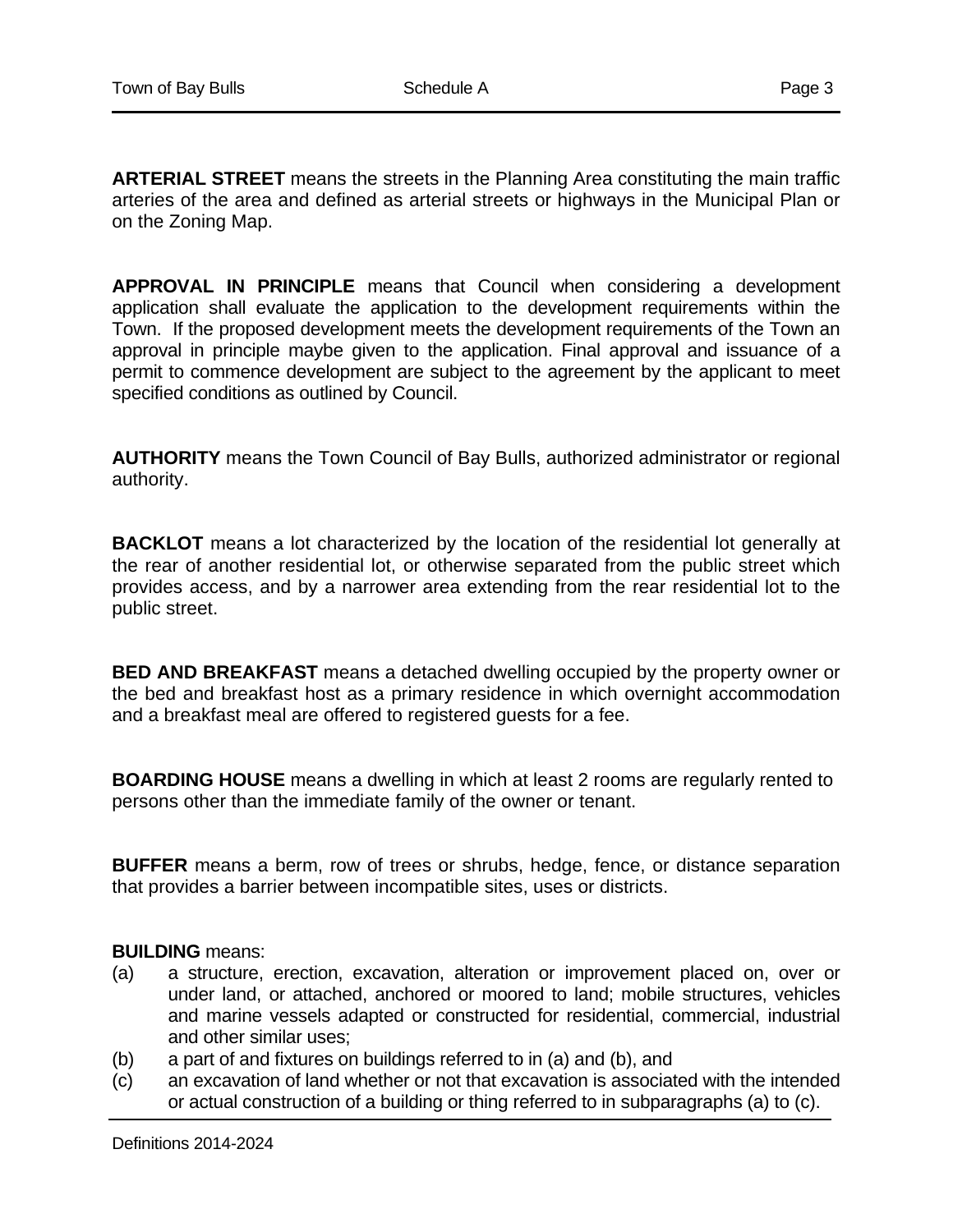**BUILDING HEIGHT** means the vertical distance, in metres, from established grade to the:

- a) highest point of the roof surface of a flat roof;
- b) deck line of a mansard roof; and

c) mean height level between the eave and ridge of a gable, hip or gambrel roof.

In any case, a Building Height shall not include mechanical structures, smokestacks, steeples, and purely ornamental structures above a roof.



**BUILDING LINE** means a line established by the Council that runs parallel to the street line and is set at the closest point to a street that a building may be placed. A corner lot is deemed to have a building line setback on both the primary and flanking streets.

**CHILD CARE FACILITY** means a building or part of a building in which services and care are regularly provided to children or adults, but does not include a school as defined by the Schools Act.

**COLLECTOR STREET** means a street that is designed to link local streets with arterial streets and which is designated as a collector street in the Municipal Plan, or on the Zoning Map.

**CORNER LOT** means a lot deemed to have street frontages on both a primary and a flanking (secondary) street.

**CORNER LOT SIGHT TRIANGLE** means a corner lot, a fence, sign, hedge, shrub, bush or tree or any other structure or vegetation shall not be erected or permitted to grow to a height greater than 1 metres above grade of the streets that abut the lot within the triangular area included within the street lines for a distance of 6 metres from the point of intersection.

**COUNCIL** means the Municipal Council of the Town of Bay Bulls.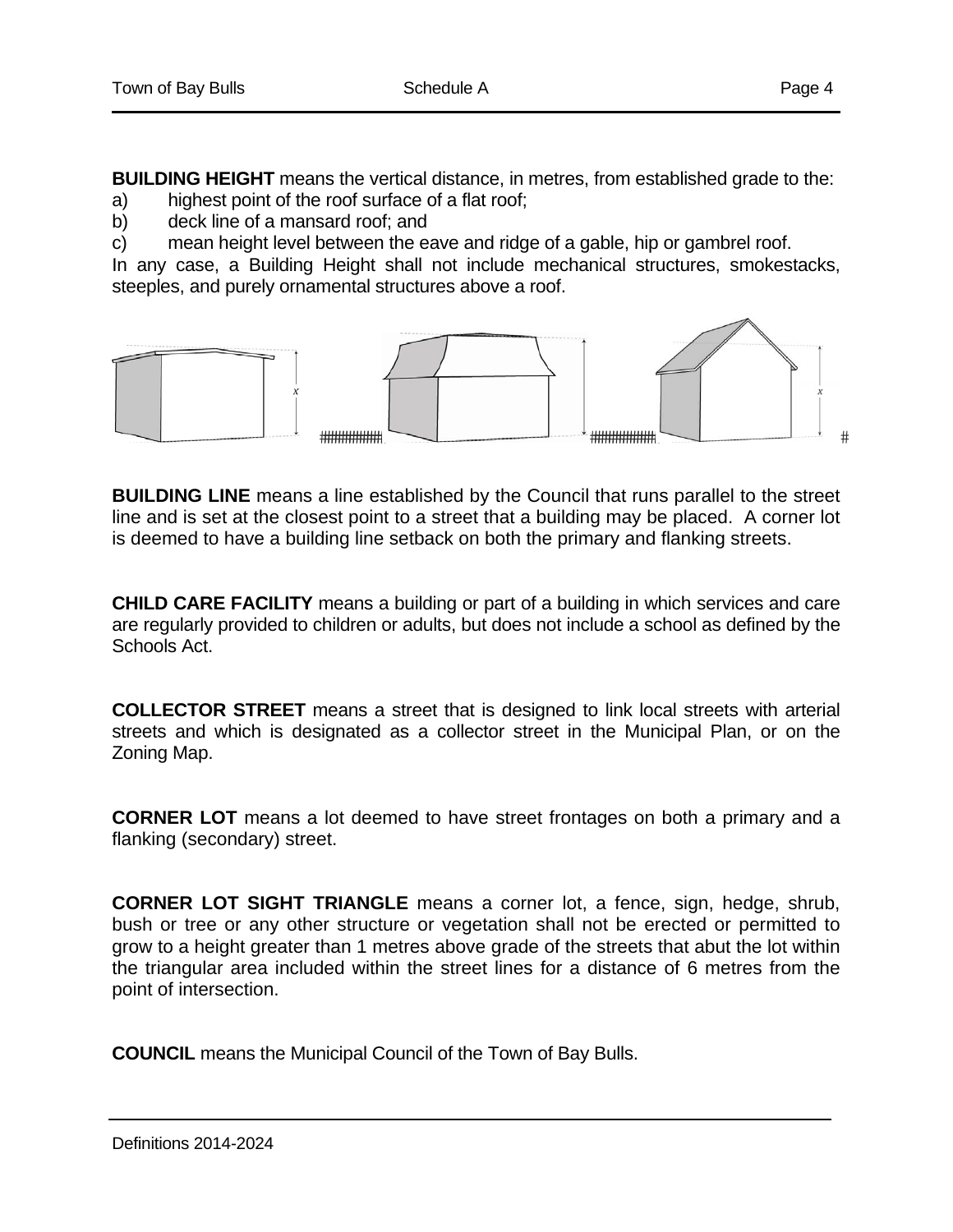**DEVELOPMENT** means the carrying out of building, engineering, mining or other operations in, on, over, or under land, or the making of a material change in the use, or the intensity of use of land, buildings, or premises and the:

- (a) making of an access onto a highway, road or way,
- (b) erection of an advertisement or sign,
- (c) construction of a building,
- (d) the parking of a trailer, or vehicle used for the sale of refreshments or merchandise, or as an office, or for living accommodation, and excludes,
- (e) the carrying out of works for the maintenance, improvement or other alteration of a building, being works which affect only the interior of the building or which do not materially affect the external appearance or use of the building,
- (f) the carrying out by a highway authority of works required for the maintenance or improvement of a road, being works carried out on land within the boundaries of the road reservation,
- (g) the carrying out by a local authority or statutory undertaker of works for the purpose of inspecting, repairing or renewing any sewers, mains, pipes, cables or other apparatus, including the breaking open of streets or other land for that purpose,
- (h) the use of a building or land within the courtyard of a dwelling house for a purpose incidental to the enjoyment of a dwelling house as a dwelling.

**DEVELOPMENT AGREEMENT** means a written agreement between the municipality and a developer which establishes particular circumstances and conditions under which a development may be carried out.

**DEVELOPMENT REGULATIONS** means Regulations and by-laws respecting development that have been enacted by Council.

**DISCRETIONARY USE** means a use that is listed within the discretionary use classes established in the use zone tables of the Council's Development Regulations.

**DOUBLE DWELLING** means one building containing two dwelling units, placed one above the other, side by side, or joined by a carport with separate lot areas dedicated to each unit, but does not include a single dwelling containing a subsidiary apartment.

**DRIVEWAY** means a private road for vehicles that connects a house, garage, or other building with a public road.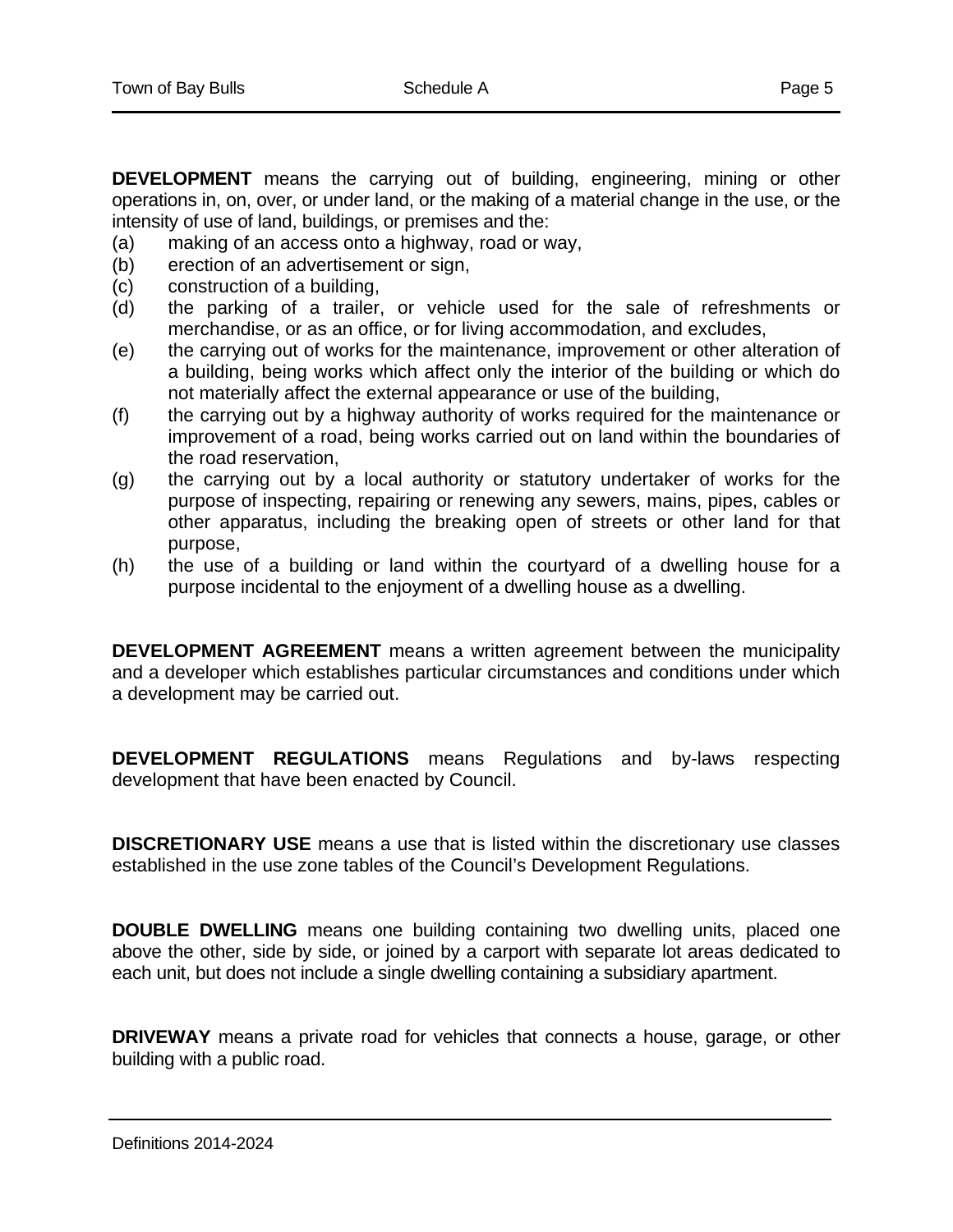**DWELLING UNIT** means a self-contained unit consisting of one or more habitable rooms used or designed as the living quarters for one or more persons.

**ENGINEER** means an engineer who is a member of the Association of Professional Engineers and Geoscientists of Newfoundland, employed or retained by the Council.

**ESTABLISHED BUILDING LINE** means the average distance from the street line of existing buildings in any block where more than half the frontage has been built upon in the past.

## **ESTABLISHED GRADE** means:

- a) where used in reference to a building, the average elevation of the finished surface of the ground where it meets the exterior of the front of that building exclusive of any artificial embankment or entrenchment;
- b) where used in reference to a structure that is not a building, the average elevation of the finished grade of the ground immediately surrounding the structure, exclusive of any artificial embankment or entrenchment.



**FAMILY CHILD CARE USE** means a building or part of a building in which services and activities are regularly provided for up to six (6) children as defined in the *Child Care Services Act*, but do not include a school as defined by the *Schools Act*.

**FLANKING STREET** means the secondary street bordering a corner lot.

**FLOODWAY** means the inner portion of a flood risk area where the risk of flood is greatest, on average once in twenty years and where the flood depths and water velocities are greatest.

**FLOODWAY FRINGE** means the outer portion of a flood risk area, between the floodway and the outer boundary of the flood risk area, where the risk of flooding is lower, on average once in one hundred years, and flood waters are shallower and slower.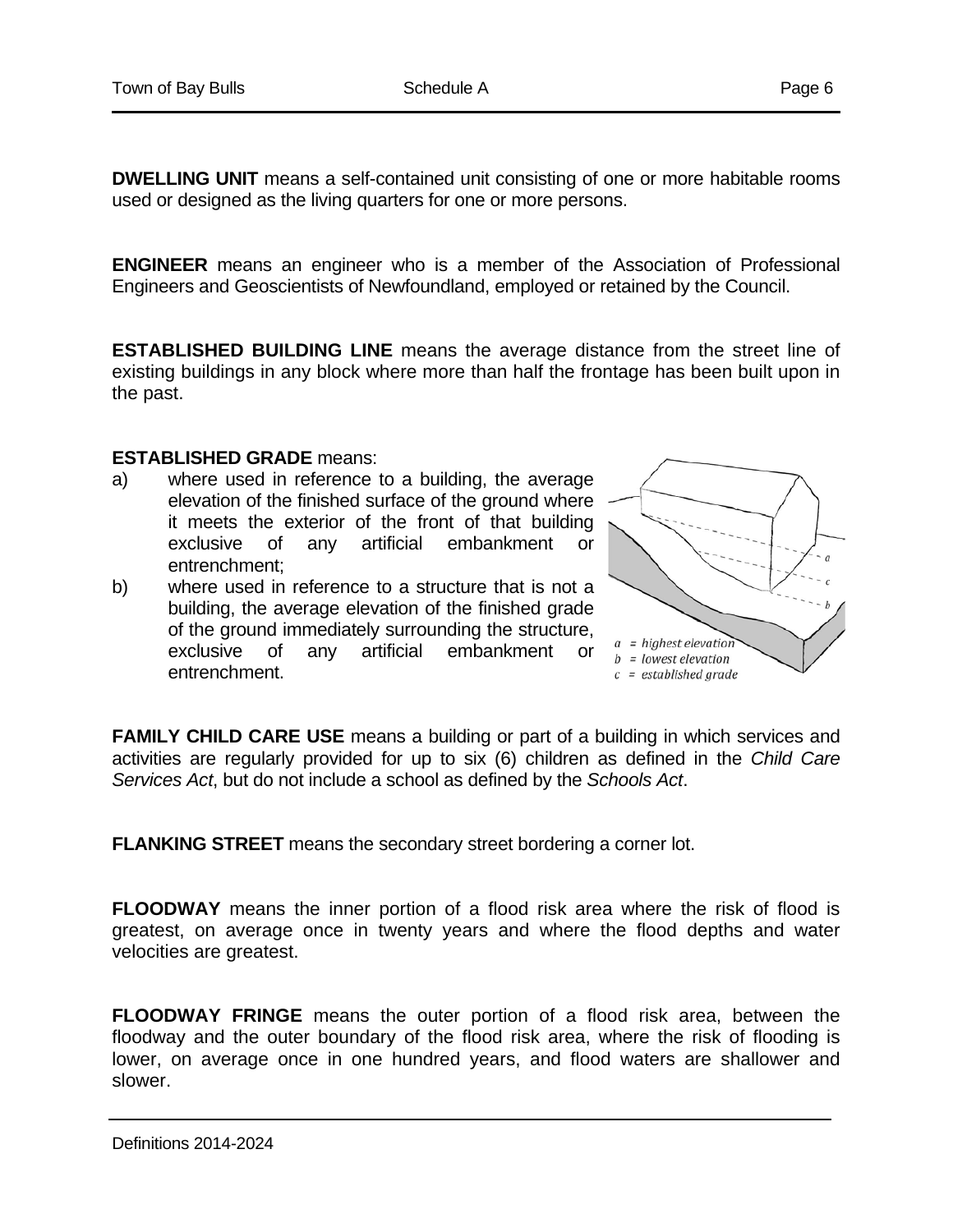**FLOOD PROOFING** means structural and/or non-structural measures incorporated in the design of a building or structure which reduce or eliminate the risk of flood damage by ensuring that the ground floor elevation is higher than the projected flood level and that the building can be exited without hindrance in the event of a flood.

**FLOOR AREA** means the total area of all floors of a building measured to the outside face of exterior walls.

**FORESTRY** means the use of land for the purpose of forest and woodland management including the felling, cutting, trimming and thinning of forest or woodland for the extraction of timber, and includes reforestation and silviculture.

**FRONTAGE** means the horizontal distance between side lot lines measured at the building line.

**FRONT YARD DEPTH** means the distance between the front lot line of a lot and the front wall of the main building on the lot.

**GARAGE** means a building erected for the storage of motor vehicles as an ancillary use to a main building on the lot.

**GENERAL GARAGE** means land or buildings used for the repair, maintenance and storage of motor vehicles and may include the sale of petroleum products.

**GENERAL INDUSTRY** means the use of land or buildings for the purpose of storing, assembling, altering, repairing, manufacturing, fabricating, preparing, processing, testing, salvaging, breaking up, demolishing, or treating any article, commodity or substance, and "Industry" shall be construed accordingly.

**GROUP CHILD CARE USE** means a building or part of a building in which services and activities are regularly provided for seven (7) or more children as defined in the *Child Care Services Act*, but do not include a school as defined by the *Schools Act*.

**GROUP HOME** means a dwelling unit accommodating not more than 6 persons, exclusive of staff, in a home-like setting where staff provide care and supervision. This definition includes, but is not limited to, the facilities called "Transition House" and "Foster Home".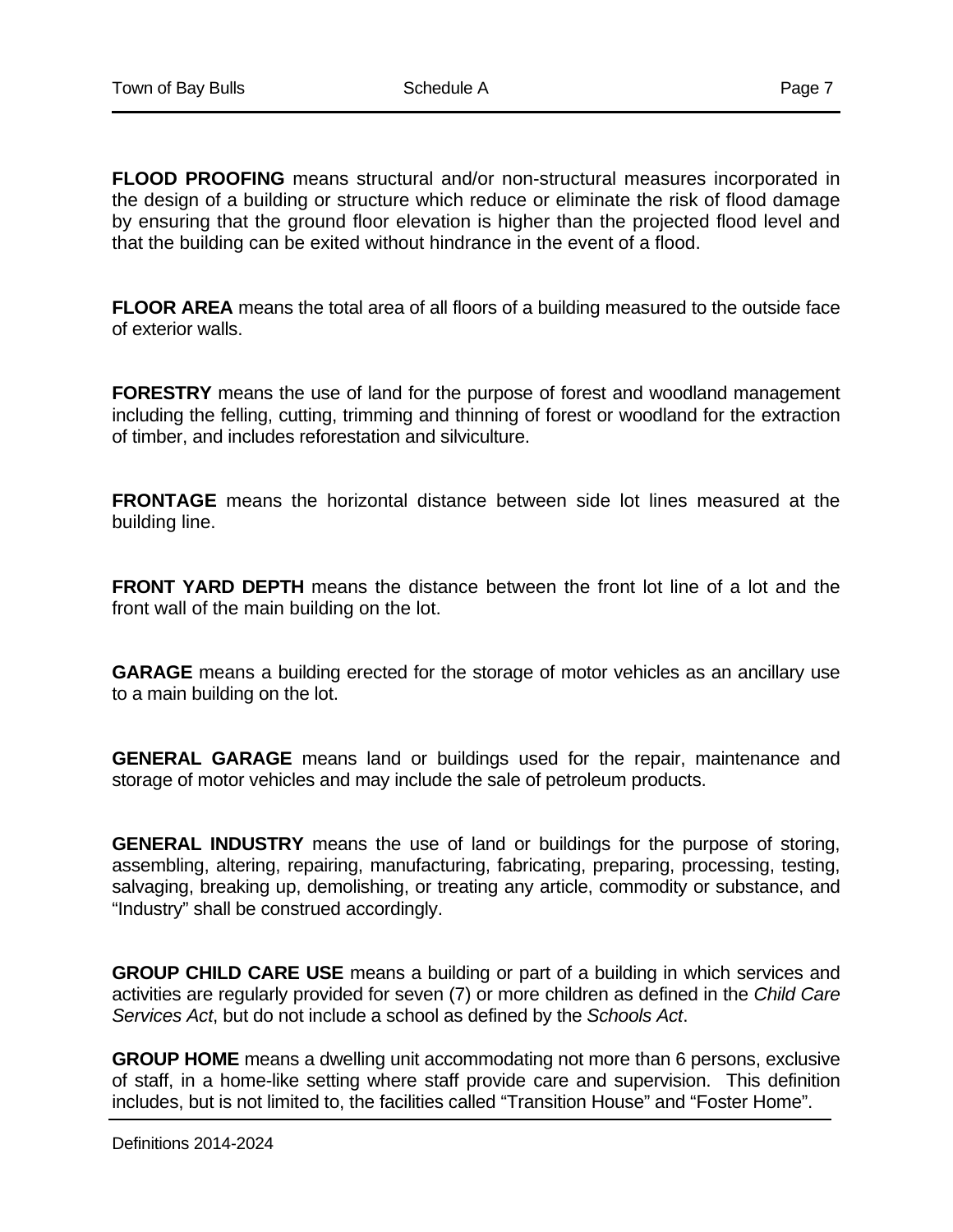**HAZARDOUS INDUSTRY** means the use of land or buildings for industrial purposes involving the use of materials or processes, which because of their inherent characteristics constitute a special fire, explosion, radiation or other hazard.

**HOME OCCUPATION** means a secondary use of a dwelling unit or its accessory building by at least one of the residents of such dwelling unit to conduct a gainful occupation or business activity, and subsidiary to a residential use. Also referred to as a "Home based Business", and classified as an "Office" use.

**HOME OFFICE** means a secondary use of a dwelling unit by at least one of the residents of such dwelling unit to conduct a gainful occupation or business activity with such occupation or business activity being restricted to office uses which do not involve visitation by clients, customers, or the general public to the site, nor the employment of non-residents, and subsidiary to a residential use. Also referred to as a "Home Based Business", and classified as an "Office" use.

**HOSPITALITY HOME** means a dwelling unit in which at least 1 room is regularly rented, and includes the uses commonly referred to as "Bed and Breakfast", and "Boarding House".

**INSPECTOR** means a person appointed as an inspector by the Council.

**LAND** includes land covered by water, and buildings and structures on, over, or under the soil and fixtures that form part of those buildings and structures.

**LANDSCAPING** means the development of land by altering the topography and ground cover and may include the use of turf, plants, shrubs, trees, retaining walls and fences.

**LANDSCAPE PLAN** means a two dimensional scaled concept plan showing the land or lot boundaries which would include proposed development of the land by using turf, plants, shrubs, trees, retaining walls and fences for aesthetic or practical purposes. A Landscape Plan may include, but not limited to, the arrangement or modifying land features, such as tree retention or planting, garden edging or retaining, planting, screening, fencing or earthwork (alteration or drainage).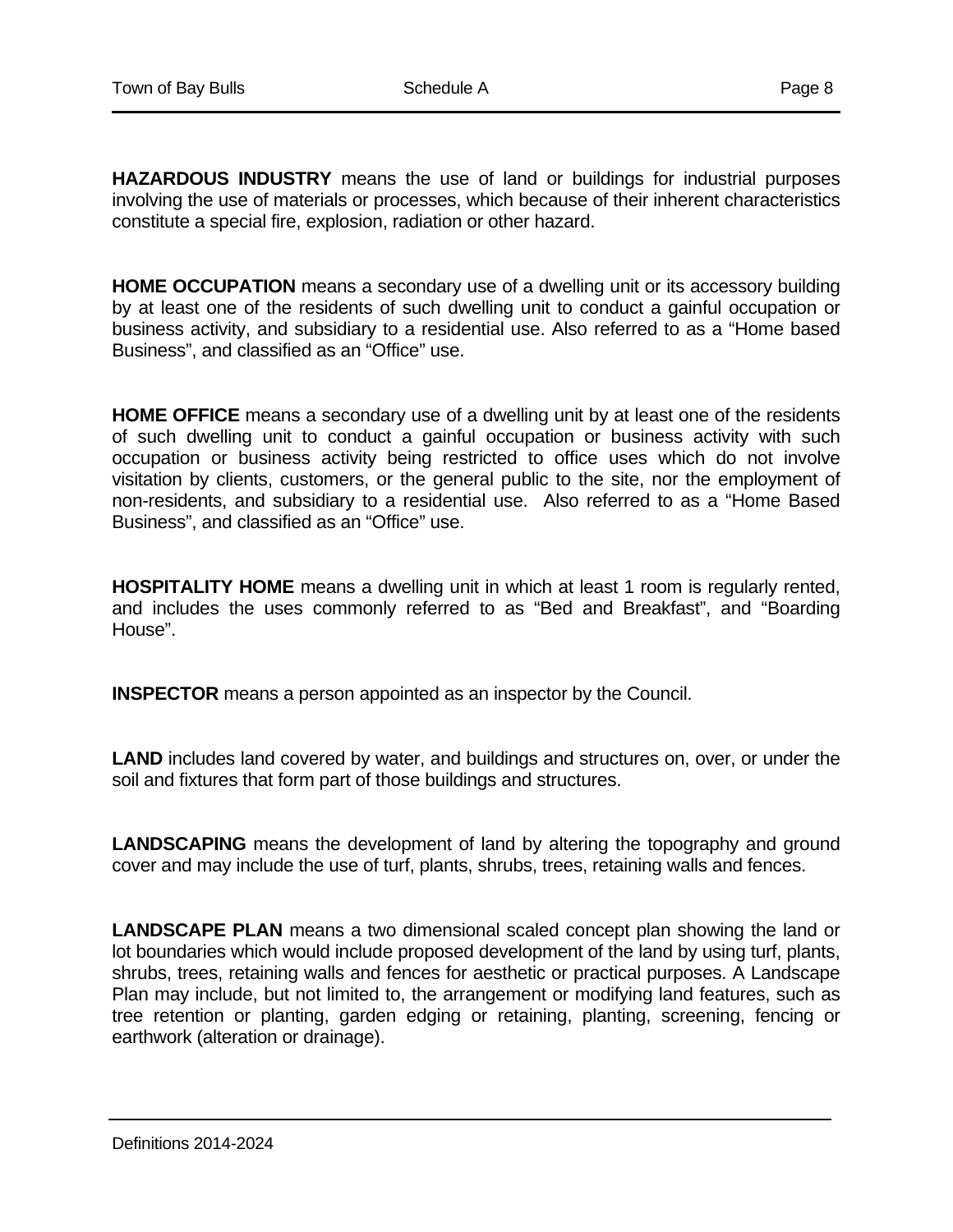**LIGHT INDUSTRY** means the use of land or buildings for industrial use that can be carried out without hazard or intrusion and without detriment to the amenity of the surrounding area by reason of noise, vibration, smell, fumes, smoke, grit, soot, ash, dust, glare or appearance.

**LIVESTOCK OPERATION** means a livestock operation of agricultural animals confined in one location which consists of 5 or more animal units at a given point in time.

**LOCAL STREET** means a street designed primarily to provide access to adjoining land and which is not designated as a collector street or arterial street in the Municipal Plan, or on the Zoning Map.

LOT means a plot, tract or parcel of land that can be considered as a unit of land for a particular use or building.

**LOT AREA** means the total horizontal area within the lines of a lot.

**LOT COVERAGE** means the combined area of all buildings on a lot measured at the level of the lowest floor above the established grade and expressed as a percentage of the total area of the lot.



 *Lot coverage = Area of A + Area of B Lot* area##

**LOT FRONTAGE** means the horizontal distance between side lot lines measured at the building line (the distance between points **A** and **B** in illustration at right).

**LOT LINE, REAR** means the lot line on the opposite side of the front lot line.

**LOT LINE, SIDE** means the lot lines perpendicular to the front and rear lot lines.

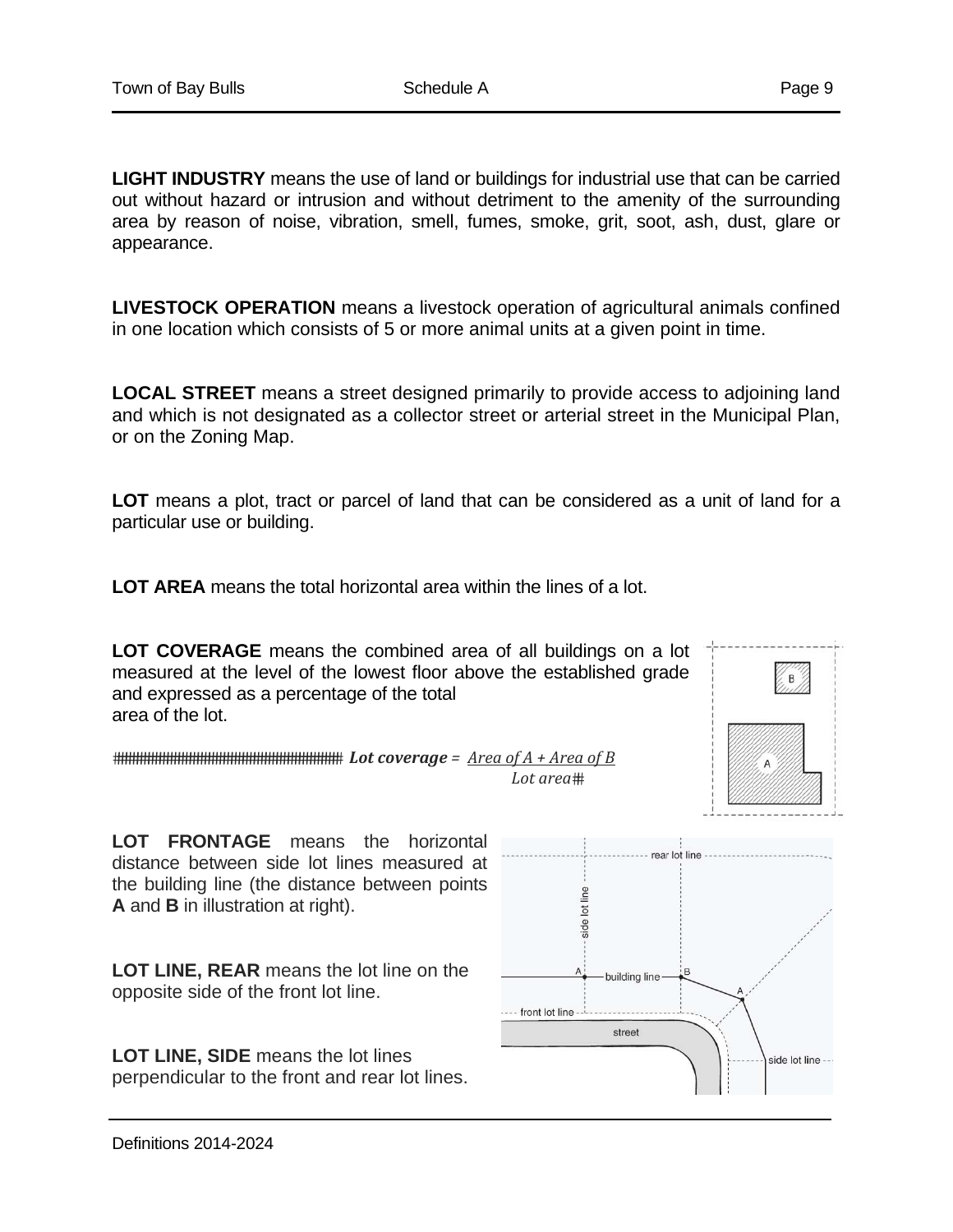**LOT LINE, FLANKING** means a lot line which abuts the street on a corner lot.

**MINERAL WORKING** means land or buildings used for the working, stockpiling or extraction of rock, mineral, peat or aggregate material, and will include a "quarry".

**MINI HOME** means a factory produced single dwelling complying with the National Building Code and having the appearance of a mobile home.

**MINISTER** shall mean the Minister of Municipal and Intergovernmental Affairs, unless otherwise specified.

**MODULAR HOME** means a residential dwelling built in modules in a factory complete with kitchen, bedrooms, bath, etc, as may be pre-set in a house and transported to the building site for joining and placement on a foundation. Modular home construction shall conform to the National Building Code and the Town of Bay Bulls Development Regulations.

**MUNICIPAL PLAN** means a plan adopted by the Council as a Municipal Plan pursuant to the *Urban and Rural Planning Act, 2000*.

**NON-CONFORMING USE** means a legally existing use that is not listed as a permitted use or discretionary use for the use zone in which it is located or which does not meet the development standards for that use zone.

**OWNER** means a person or an organization or persons owning or having legal right to use the land under consideration.

**PERMIT TO DEVELOP** means the general term referring to all permits or licenses approved by Council and shall include all conditions, agreements or provisions attached thereto.

**PERMITTED USE** means a use that is listed within the permitted use classes set out in the use zone tables of these Development Regulations.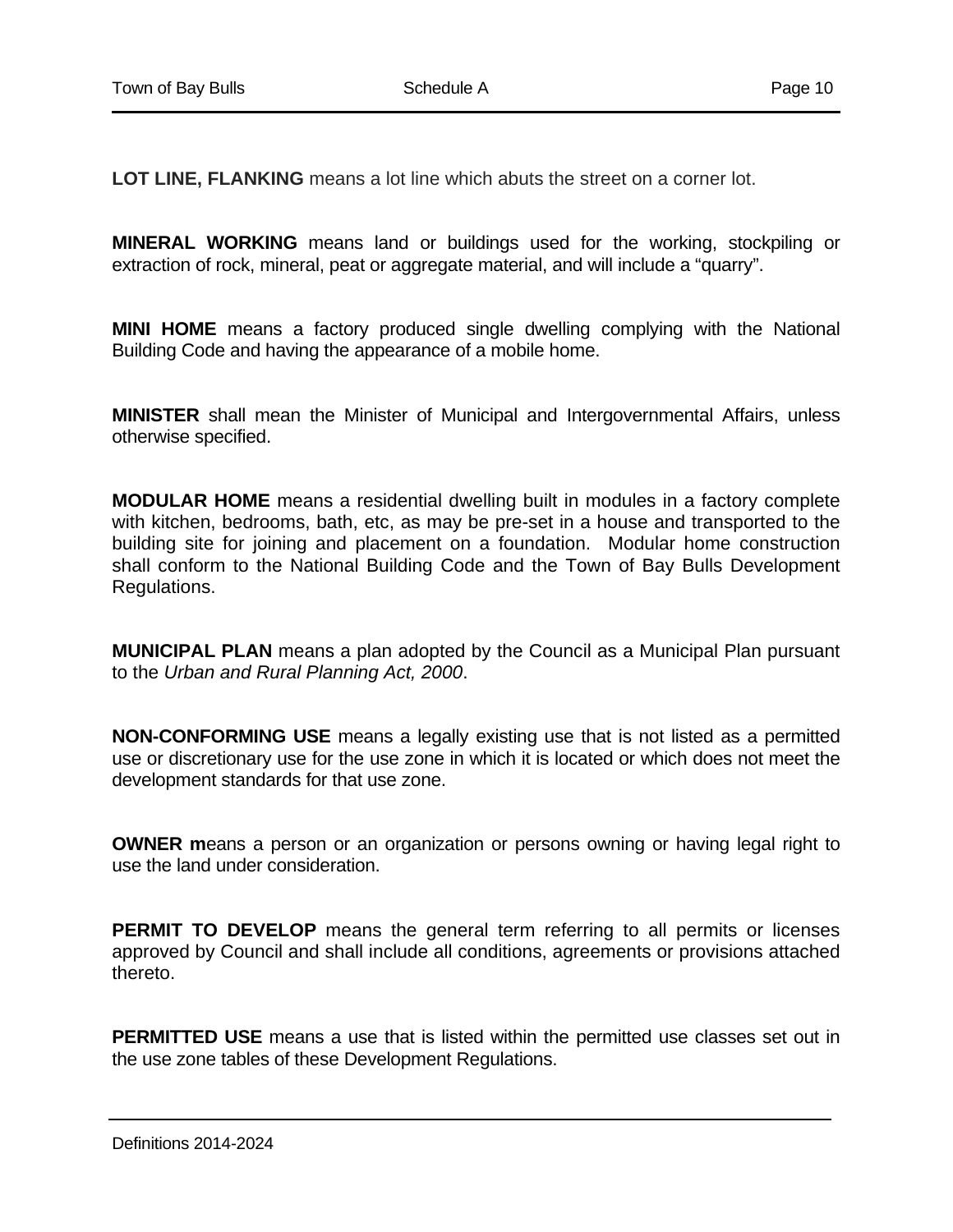**PLANNING AREA** means a regional planning area and a municipal planning area established under section 6 and 11 of the *Act*. For the purpose and context of these regulations, the Planning Area shall mean the area within the municipal boundaries of the Town of Bay Bulls.

**PRIMARY STREET** means the street on which a development fronts and is referenced in the civic address.

**PRIVATE ROAD (SHARED DRIVEWAY)** means a roadway within private property that are privately owned, maintained and used for vehicular travel by the owner and those having express or implied permission from the owner, but not other persons. Their main function is to provide access to the private land. Most private roads are not designed to the same standards as public streets.

**PROHIBITED USE** means a use that is not listed in a use zone within the permitted use classes or discretionary use classes or a use that Council specifies as not permitted within a use zone.

**PUBLIC STREET** means a main road or thoroughfare owned and maintained by the Authority, such as a provincial highway or local street, available to the public for pedestrian use or vehicular transportation.

**REAR YARD DEPTH** means the mean distance between the rear lot line and the rear of the main building on the lot.

**RESTAURANT** means a building or part of a building, licensed for the purpose of serving meals and includes a "Snack Bar".

**ROW DWELLING** means three or more dwelling units at ground level in one building, each unit separated vertically from the others.

**SEASONAL RESIDENCE** means a dwelling which is designed or intended for seasonal or recreational use, and is not intended for use as permanent living quarters.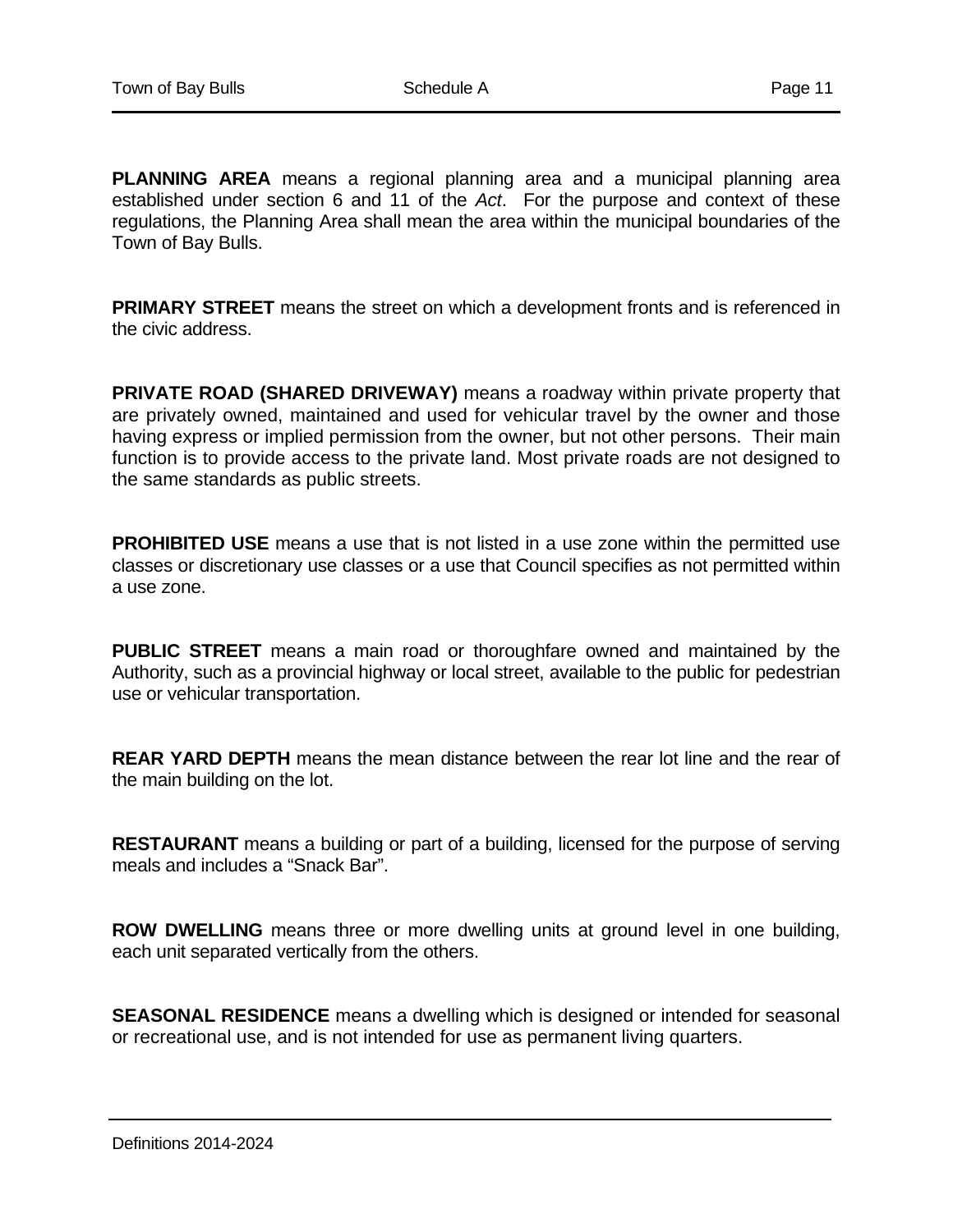**SCREENING** means a fence, berm, trees, hedge, wall or building used to separate areas or functions which detract from the appearance of the streetscape and the view from the surrounding areas.

**SERVICE STATION** means a building, including gas pumps, used for the sale of petroleum products, and may include general merchandise, minor automotive repairs, and washing of vehicles.

**SERVICE STREET** means a street constructed parallel to or close to another street for the purpose of limiting direct access to that street.

**SHOP** means a building or part thereof used for retail trade wherein the primary purpose is the selling or offering for sale of goods, wares or merchandise by retail or the selling or offering for sale of retail services but does not include an establishment wherein the primary purpose is the serving of meals or refreshments, an amusement use, a general garage, or a service station.

**SHOPPING CENTRE** means a group of retail stores with integrated parking which is planned, developed and designed as a unit containing a minimum of 5 retail establishments.

**SHOWROOM** means a building or part of a building in which samples or patterns are displayed and in which orders may be taken for goods, wares or merchandise, including vehicles and equipment, for later delivery.

**SIDEYARD WIDTH** means the distance between a side lot line and the nearest side wall of a building on the lot.

**SIGN** means a word, letter, model, placard, board, device or representation, whether illuminated or not, in the nature of or employed wholly or in part for the purpose of advertisement, announcement, or direction and excludes those things employed wholly as a memorial, advertisements or local government, utilities and boarding or similar structures used for the display of advertisements.

**SINGLE DWELLING** means one building containing a single dwelling unit for the use of one family, placed on its own lot, and can include a subsidiary apartment.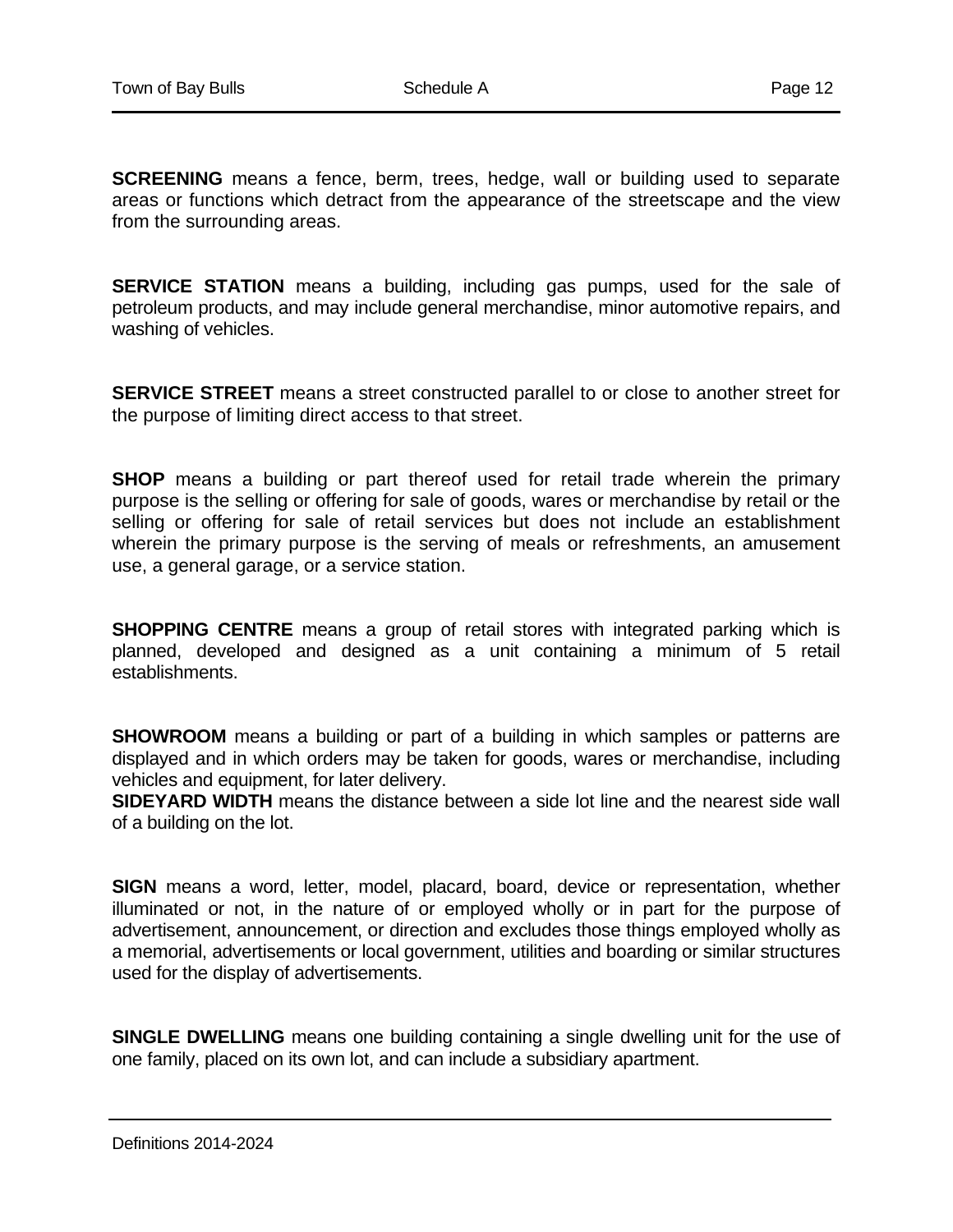**SITE PERMIT** means a permit issued by the Town of Bay Bulls for any earth disturbance or other earthwork including, but not limited to, clearing and grubbing, grading, excavations, embankments, land development, road maintenance, and the moving, depositing, stockpiling or storing of soil, rock, or earth materials.

**STREET** means a street, road, highway or other way designed for the passage of vehicles and pedestrians, and which is accessible by fire department and other emergency vehicles.

**STREET LINE** means the edge of the right of way of a street reservation as defined by the authority having jurisdiction.

**STREET RESERVATION** means an area determined by Council that is reserved for a street, a future street or future street improvements.



**SUBDIVISION m**eans the dividing of land, whether in single or joint ownership, into 2 or more pieces (including lots), for the purpose of development.

**SUBDIVISION (RESIDENTIAL)** means a concept proposal to subdivide property into building lots. It generally shows topographic information, natural features, such as rivers and vegetation, and the proposed lots and streets. It typically involves the construction of new streets and infrastructure for public use and requires the execution of a development agreement.

**SUBSIDIARY APARTMENT** means a separate dwelling unit constructed within and subsidiary to a single dwelling.

**TAKE-OUT FOOD** means a building in which the primary purpose is the preparation and sale of meals and refreshments for consumption off the premises.

**USE** means a building or activity situated on a lot or a development permitted on a lot.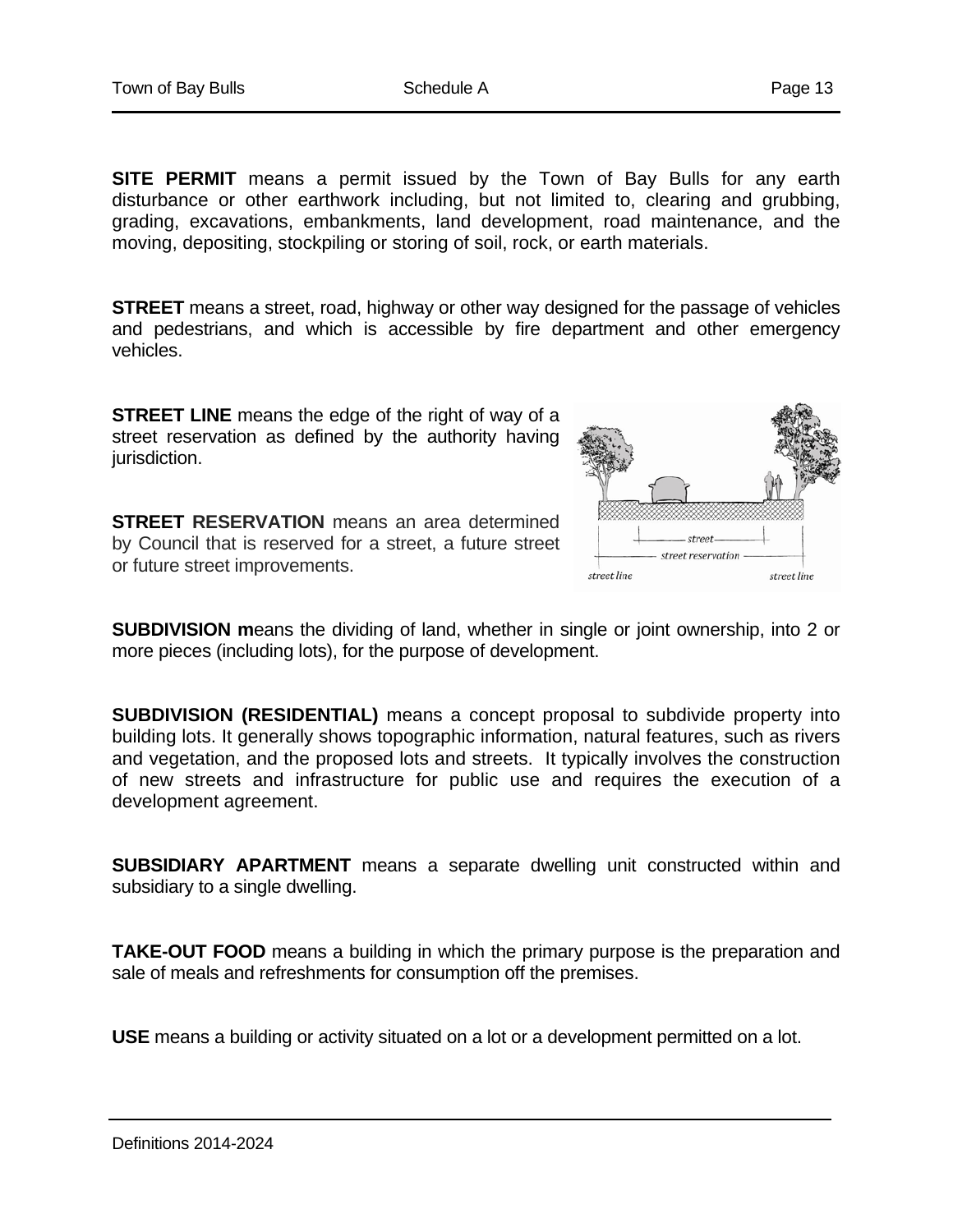**USE ZONE or ZONE** means an area of land including buildings and water designated on the zoning map to which the uses, standards and conditions of a particular use zone table apply.

**VARIANCE** means a departure, to a maximum of 10% from the yard, area, lot coverage, setback, size, height, frontage, or any other numeric requirement of the applicable use zone table of the Council's regulations.

**YARD** means an open uncovered space on a lot appurtenant to a building (except a court) and unoccupied by buildings or structures except as specifically permitted elsewhere in these Regulations.

**YARD, REAR** means the distance between the rear lot line and the rear wall of the main building on a lot.

**YARD, SIDE** means the distance between the side lot line and the nearest side wall of a building on the lot.

**YARD, FRONT** means the distance between the front lot line of a lot and the front wall of the main building on the lot.

**YARD, FLANKING** means the side yard of a corner lot which side yard extends from the front yard to the rear yard between the flanking lot line and the nearest main wall of any main building or structure

**YARD, ABUTTING** means the yard of an abutting lot which shares a lot line of subject property.